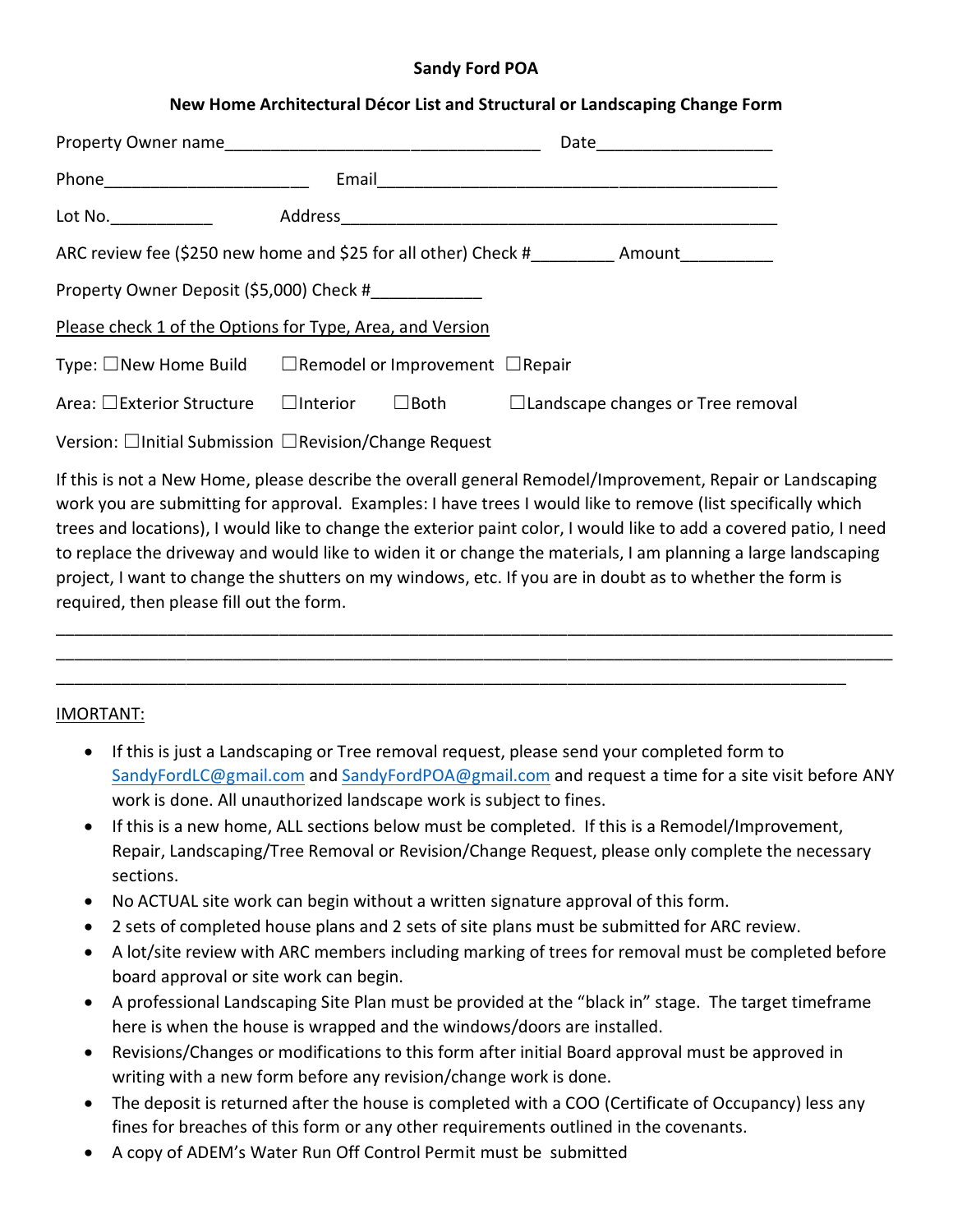Warning: If after your site work is completed and it's discovered that you failed to follow the approved ARC Décor List or Landscape plans, you will be subject to a fine at the discretion of the board. Please be sure to complete all necessary sections to follow.

|                                                                                       |                                                                 |  | 1. Brick materials: □ New Tumbled □ Used/Reclaimed □ Not Applicable |  |                                               |  |  |
|---------------------------------------------------------------------------------------|-----------------------------------------------------------------|--|---------------------------------------------------------------------|--|-----------------------------------------------|--|--|
|                                                                                       |                                                                 |  |                                                                     |  |                                               |  |  |
| 2. Stucco materials: □ Authentic Lathe □ Not Applicable                               | Color__________________    Finish______________________________ |  |                                                                     |  |                                               |  |  |
|                                                                                       |                                                                 |  |                                                                     |  |                                               |  |  |
| 3. Siding materials: $\Box$ Board & baton                                             |                                                                 |  |                                                                     |  | $\Box$ Lap $\Box$ Shake $\Box$ Not Applicable |  |  |
|                                                                                       |                                                                 |  |                                                                     |  |                                               |  |  |
| 4. Soffit/Facia                                                                       |                                                                 |  |                                                                     |  |                                               |  |  |
|                                                                                       |                                                                 |  |                                                                     |  |                                               |  |  |
| 5. Porch Ceilings (Material Type Must be Wood) Finish Color_____________________      |                                                                 |  |                                                                     |  |                                               |  |  |
| 6. Roofing (Must be 30 Year asphalt dimensional)                                      |                                                                 |  |                                                                     |  |                                               |  |  |
|                                                                                       |                                                                 |  |                                                                     |  |                                               |  |  |
|                                                                                       |                                                                 |  |                                                                     |  |                                               |  |  |
|                                                                                       |                                                                 |  |                                                                     |  |                                               |  |  |
| 7. Chimney Chase: □Brick □Stucco □Hardi-plank (fiber cement)                          | Color________________________________                           |  |                                                                     |  |                                               |  |  |
| 8. Columns                                                                            |                                                                 |  |                                                                     |  |                                               |  |  |
|                                                                                       |                                                                 |  |                                                                     |  |                                               |  |  |
| 9. Shutters (No Vinyl allowed)                                                        |                                                                 |  |                                                                     |  |                                               |  |  |
| Material Type__________________________________ Color___________________________      |                                                                 |  |                                                                     |  |                                               |  |  |
| 10. Garage Doors                                                                      |                                                                 |  |                                                                     |  |                                               |  |  |
|                                                                                       |                                                                 |  |                                                                     |  |                                               |  |  |
| 11. Windows: □Wood □Wood Clad                                                         | $\square$ TDL $\square$ SDL                                     |  | Color_____________________________                                  |  |                                               |  |  |
| 12. Front Door                                                                        |                                                                 |  |                                                                     |  |                                               |  |  |
|                                                                                       |                                                                 |  |                                                                     |  |                                               |  |  |
| 13. Hand Rail: $\square$ Front $\square$ Side $\square$ Rear $\square$ Not Applicable |                                                                 |  |                                                                     |  |                                               |  |  |
|                                                                                       |                                                                 |  |                                                                     |  |                                               |  |  |
|                                                                                       |                                                                 |  |                                                                     |  |                                               |  |  |
|                                                                                       |                                                                 |  |                                                                     |  |                                               |  |  |